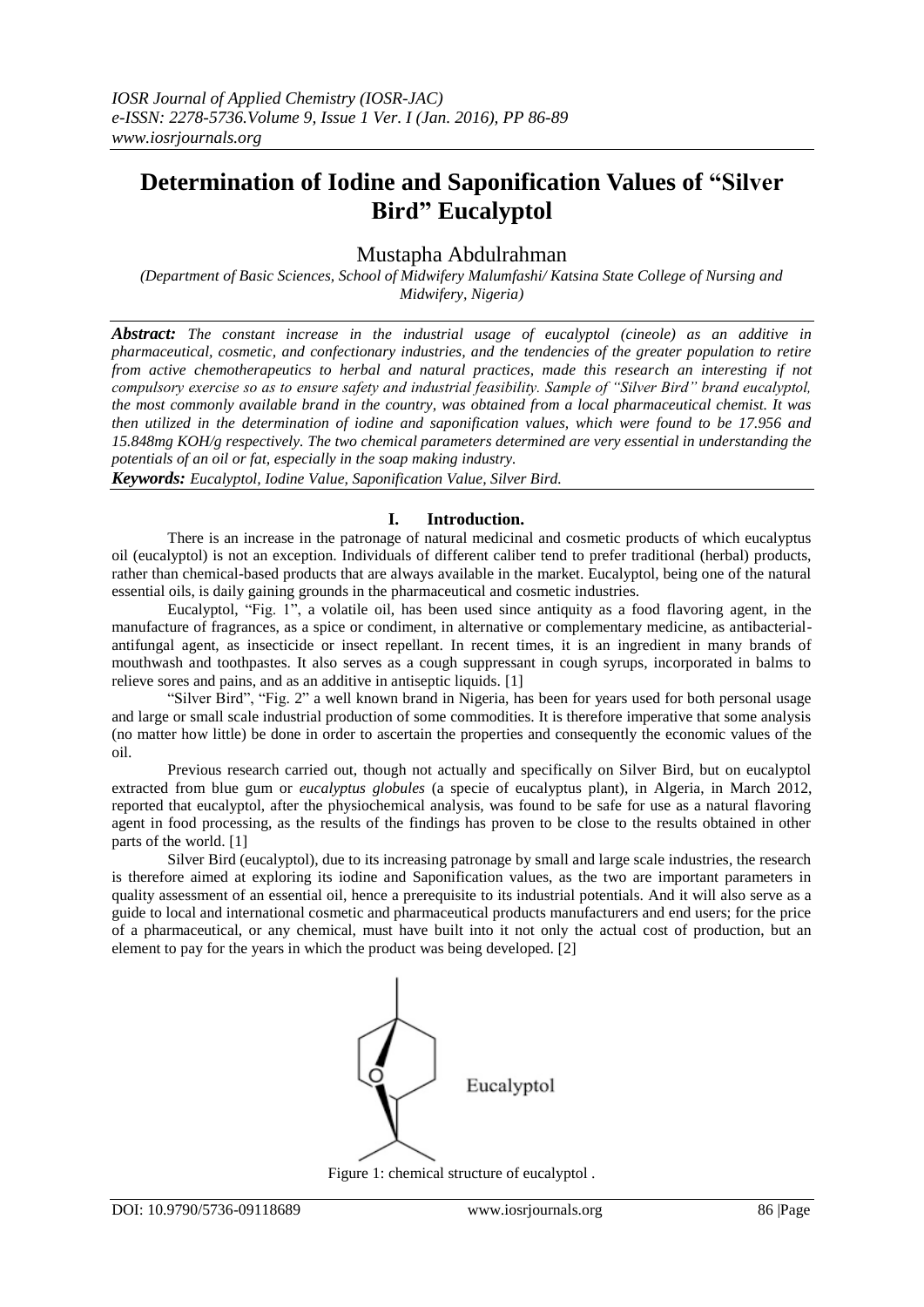

Figure 2: image of silver bird eucalyptol.

# **II. Experimental.**

### **2.1 Sample Collection.**

Sample was obtained from a local pharmaceutical chemist, eucalyptus oil (100%) of "Silver Bird" brand.

### **2.2 Iodine Value Determination.**

The iodine value or "iodine adsorption value" or "iodine number" or "iodine index" in chemistry is the mass of iodine in grams that is consumed by 100 grams of a chemical substance. An iodine solution is yellow/brown in color and any chemical group in the substance that reacts with iodine will make the color disappear at a precise concentration. The amount of the substance thus required to keep the iodine solution yellow/brown is a measure of the amount of the iodine sensitive reactive groups.

### **2.2.1 Reagents:**

- Deionised water

-Wij's solution

### **- 1,1,1-trichloroethane**

- Iodine solution
- 10% Potassium iodide solution
- 0.1M Sodium thiosulphate solution

### **2.2.2 Procedure:**

- Iodine solution: This was prepared by 13g of iodine crystals in a 1dm<sup>3</sup> volumetric flask containing 25g of potassium iodide crystals, and was made up to the mark with deionised water.

- Standardizing iodine solution: 0.3g of primary standard arsenic (III) oxide  $(As<sub>2</sub>O<sub>3</sub>)$  was dried for an hour at room temperature and was dissolved in deionised water. Few grains of NaOH were added and 3.5g of sodium crystals were added, and was titrated against the iodine solution.



```
H^+ + HCO<sub>3</sub>H_2O + CO_2
```

```
I_2 + H_3AsO_3 + H_2O+ HAsO<sub>4</sub><sup>2-</sup> + 4H<sup>+</sup>
```
- 10% Potassium iodide solution: This was prepared by dissolving 10g of potassium iodide crystals in warm water and made up to the mark in  $100 \text{cm}^3$  volumetric flask.

- 0.1M Sodium thiosulphate solution: This was prepared by dissolving 25g of sodium thiosulphate crystals in warm water and made up to the mark in  $1dm<sup>3</sup>$  volumetric flask.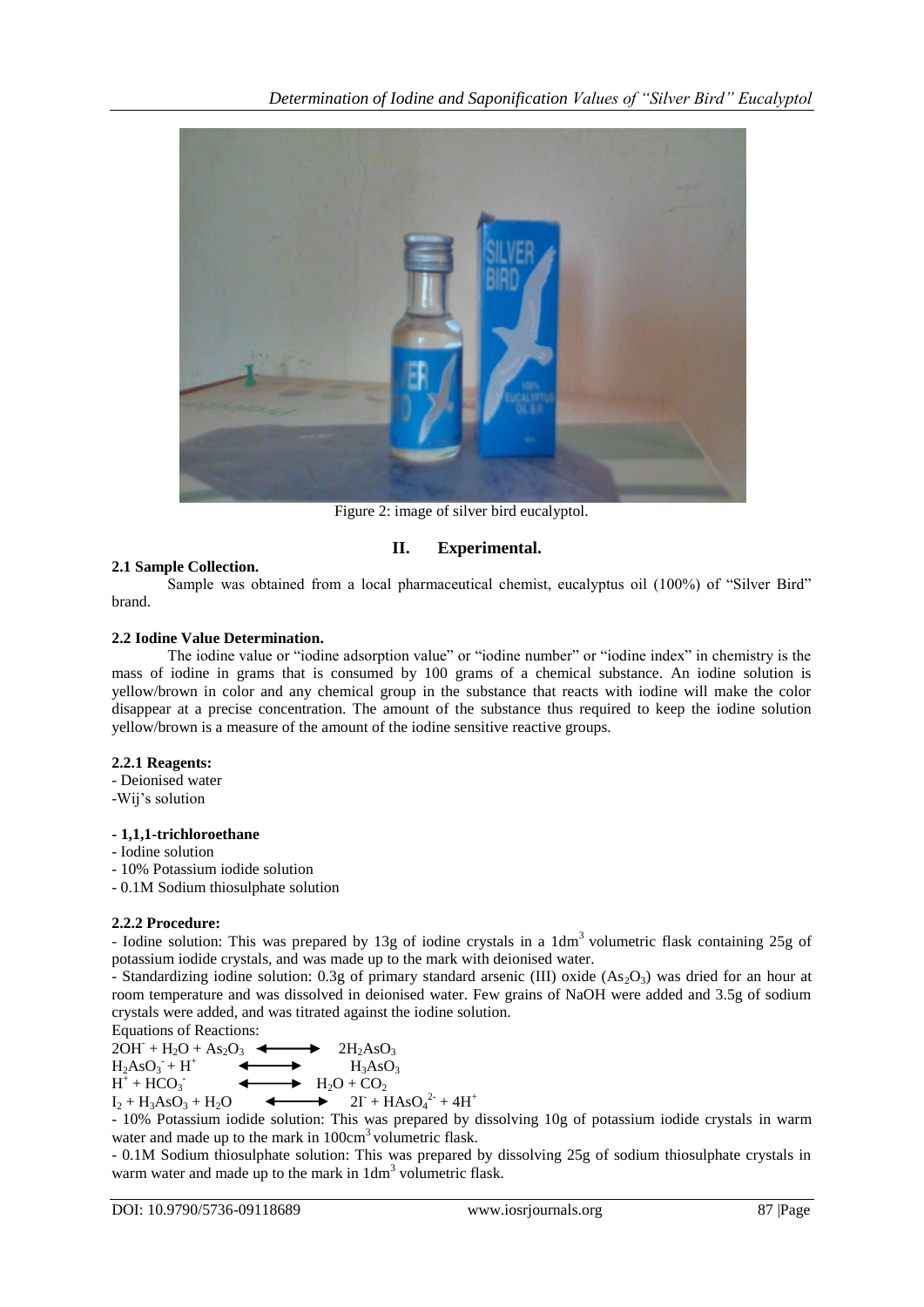- Standardizing Sodium thiosulphate: Sodium thiosulphate solution was run from the burette into the iodine solution until its original yellow/brown color was pale yellow. Then a few drops of starch solution was added, thereby producing a dark brown coloration. Further drop by drop of thiosulphate solution was continued until it turns into a pale purple color and then disappeared.

Equation of Reaction:

 $I_2 + 2Na_2S_2O_3$   $\longrightarrow$   $2Na^+ + 2I + Na_2S_4O_6$ 

- Analysis: 2mg of the oil was mixed with  $20 \text{cm}^3$  wij's solution and  $10 \text{cm}^3$  1,1,1-trichloroethane, it was then left in the dark for 30 minutes. Next,  $15cm<sup>3</sup>$  of 10% potassium iodide solution and  $10cm<sup>3</sup>$  of deionised water was added. This was then titrated against  $0.1M$  sodium thiosulphate (VI) solution.  $1cm<sup>3</sup>$  of  $0.1M$  sodium thiosulphate solution  $= 0.01269g$  of iodine. The difference between a control titration and the titration with the oil present multiplied by this factor, gives the mass of iodine absorbed by the oil.

2.3 Saponification Value Determination.

Saponification value or "Saponification number", also referred to as "sap" in short, represents the number of milligrams of potassium hydroxide or sodium hydroxide required to saponify 1g of fat under the conditions specified.

Number of moles  $=$  <u>Mass of Oil</u>

Relative Atomic Mass

2.3.1 Reagents:

- 0.5M alcoholic potassium hydroxide solution

- 0.5M hydrochloric acid

- Phenolphthalein indicator

- Distilled water

2.3.2 Procedure:

- 0.5M alcoholic potassium hydroxide: This was prepared by dissolving 30g of potassium hydroxide in 20cm<sup>3</sup> of distilled water and final volume was made to 1 litre  $(1dm<sup>3</sup>)$  using 95% ethanol. The resulting solution was allowed to stand for 24 hours, before decantation and filtration.

- 0-5M hydrochloric acid: This was prepared by measuring 21.25cm<sup>3</sup> of the concentrated HCl acid, and was gently poured into 50cm<sup>3</sup> of distilled water, and was later transferred into 500cm<sup>3</sup> volumetric flask and made up to the mark with distilled water.

- Phenolphthalein indicator: This was prepared by dissolving 0.1g of phenolphthalein powder in 60cm<sup>3</sup> of ethanol, and made up to the mark in a  $100 \text{cm}^3$  volumetric flask.

- Analysis: 50mg of the oil sample was weighed into a conical flask, 250cm<sup>3</sup> of approximately 0.5M alcoholic KOH solution was added. The reflux condenser was attached and the flask was immersed in boiling water for one hour. 2 to 3 drops of phenolphthalein indicator was added after refluxing, and was titrated carefully with 0.5M hydrochloric acid.

#### **III. Results and Discussion**

#### **3.1 Iodine Value. 3.1.1 Blank Titration.**

| Table 1: Blank Titration for Iodine Value. |                       |                                  |                                  |  |  |
|--------------------------------------------|-----------------------|----------------------------------|----------------------------------|--|--|
|                                            | 1st Titration $(cm3)$ | 2nd Titration (cm <sup>3</sup> ) | 3rd Titration (cm <sup>3</sup> ) |  |  |
| Final Volume                               | 46.2                  | 48.2                             | 47.3                             |  |  |
| Initial Volume                             | 03.3                  | 0.5.5                            | 04.5                             |  |  |
| Titre                                      | 42.9                  | 42.7                             | 42.8                             |  |  |

Average Volume: Taking  $1^{st}$ ,  $2^{nd}$  and  $3^{rd}$  titre values, we have:  $42.9 + 42.7 + 42.8 = 42.8 \text{ cm}^3$ 

3

#### **3.1.2 Sample Titration.**

| Tuble 2. Buillble Thinnelon for Tourne Tube. |                                  |                                  |                                  |  |  |
|----------------------------------------------|----------------------------------|----------------------------------|----------------------------------|--|--|
|                                              | 1st Titration (cm <sup>3</sup> ) | 2nd Titration (cm <sup>3</sup> ) | 3rd Titration (cm <sup>3</sup> ) |  |  |
| Final Volume                                 | 18.0                             | າາ າ<br>44.                      | າາເ<br>ل دے ک                    |  |  |
| Initial Volume                               | 03.5                             | 08.4                             | 08.0                             |  |  |
| Titre                                        | 14.5                             | 14.3                             | 14.5                             |  |  |

Table 2: Sample Titration for Iodine Value.

Average Volume: Taking  $1<sup>st</sup>$  and  $3<sup>rd</sup>$  titre values, we have:

 $\frac{14.5 + 14.5}{2} = 14.5 \text{cm}^3$ 

#### **3.1.3 The Iodine Number.**

To find the iodine number, the relation below is used:

```
1.269 (a - b), Where a = Blank Titre value = 42.8cm<sup>3</sup>
```
W b = Sample Titre value =  $14.5 \text{cm}^3$  and W = weight of the sample = 2.0mg